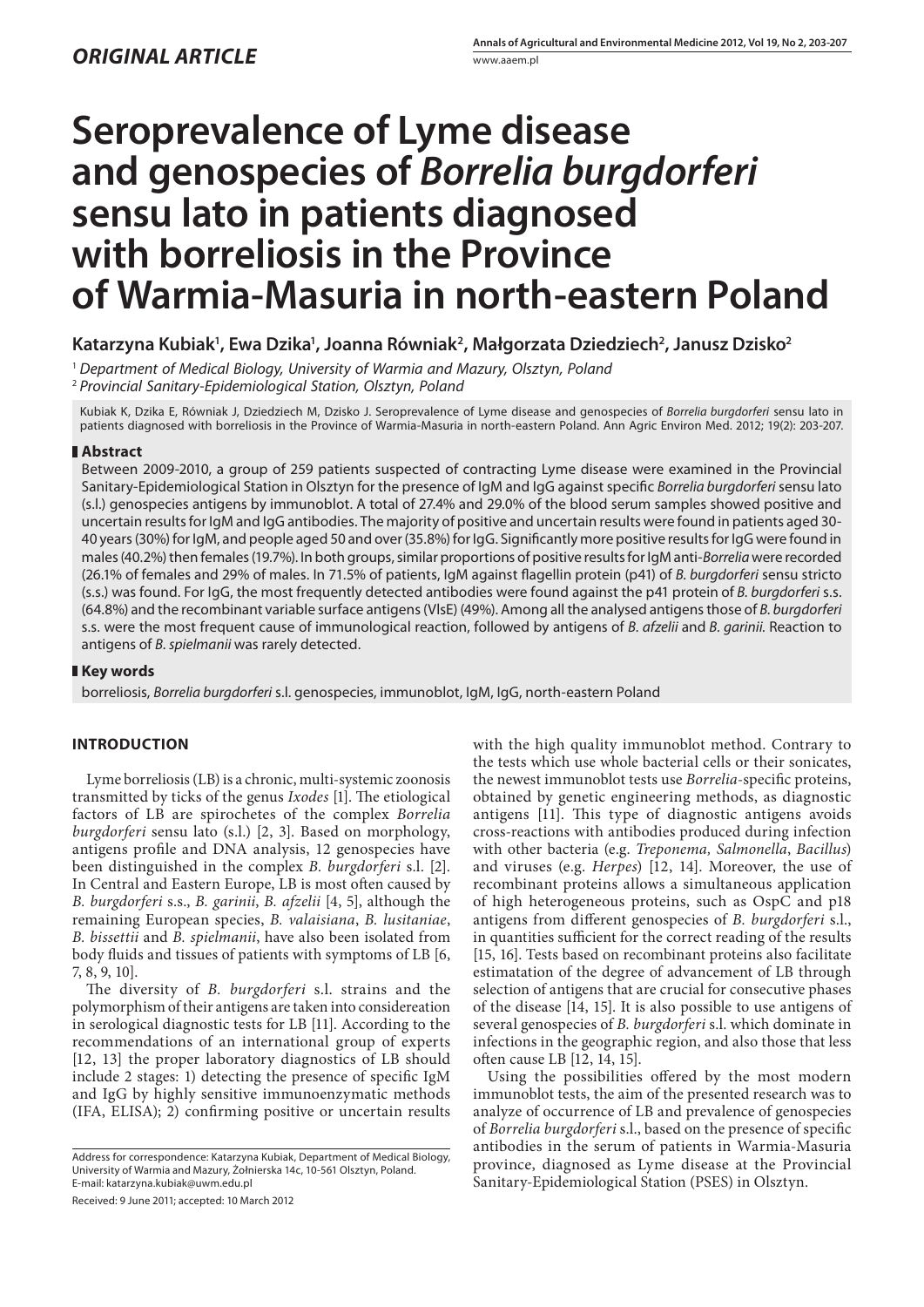Katarzyna Kubiak, Ewa Dzika, Joanna Równiak, Małgorzata Dziedziech, Janusz Dzisko. Seroprevalence of Lyme disease and genospecies of *Borrelia burgdorferi*…

#### **MATERIALS AND METHODS**

**Examined patients.** The study was conducted in 2009- 2010 at PSES in Olsztyn on the serum samples from 259 patients suspected of contracting Lyme disease. The group of examined patients comprised 142 (51%) females and 117 (49%) males. The ages of tested persons ranged from 5-81 years, mean age 45 years.

**Serological tests.** The presence of IgM and IgG antibodies against specific antigens of *B. burgdorferi* s.l. was determined with immunoblot test using commercial kits *recom*Line Borrelia IgM and *recom*Line Borrelia IgG (Mikrogen, Germany). In both kits, recombinant proteins specific for 4 genospecies: *B. burgdorferi s.s.* (p41, OspC, p18), *B. afzelii*  (p100, p39, OspA, OspC, p18), *B. garinii* (p58, OspC, p18) and *B. spielmanii* (OspC, p18), as well as VlsE (conservative protein fragment for different genospecies of *B. burgdorferi* s.l.), were used as diagnostic antigens. The tests were conducted in accordance with the procedure recommended by the manufacturer. Positive or negative results were determined on the base of the sum of point values assigned to each individual bands corresponding to reaction of IgM and IgG antibodies with particular antigens of *B. burgdorferi*  s.l. (Tab. 1). Results with the value  $\leq$ 5 were assumed to be negative, those equal to 6 were classified as borderline, and those ≥7 were assumed to be positive

Table 1. Number of points for bands obtained by the reaction of IgM and IgG antibodies with specific *Borrelia*-antigens in the immunoblot test *recom*Line Borrelia (Mikrogen, Germany)

| Antibodies | Antigens of B. burgdorferi s.l. |  |   |  |  |  |                                     |  |
|------------|---------------------------------|--|---|--|--|--|-------------------------------------|--|
|            |                                 |  |   |  |  |  | p100 VIsE p58 p41 p39 OspA OspC p18 |  |
| lgM        |                                 |  | 4 |  |  |  |                                     |  |
| lgG        |                                 |  | 4 |  |  |  |                                     |  |

**Statistical analysis.** The data were analyzed using  $\chi^2$  test and 2-sample proportion test with 1-tailed hypothesis. The significance level 0-0.05 was assumed in all statistical tests. Both tests were conducted using STATISTICA for Windows v. 7.1 package (StatSoft. Inc, Tulsa, Oklahoma, USA).

#### **RESULTS AND DISCUSSION**

**Seroepidemiology of borreliosis.** In Poland, human LB is becoming increasingly more frequent. According to the National Institute of Public Health, the number of LB cases in Poland in 2010 was 9,011 [17] and had increased more than 10-fold since 1996, the year when the official register of LB was started. For years, the highest incidence of LB has been observed in north-eastern Poland (Provinces of Podlasie and Warmia-Masuria) and in the southern part of the country (Provinces of Małopolska, Podkarpacie, Silesia and Lublin) [17]. During 1993-1995, the screening studies among inhabitants of Podlasie and Warmia-Masuria provinces showed the presence of antibodies specific to *B. burgdorferii* in 23.7% of the examined persons [18], while among blood donors in randomly selected provinces in Poland they were found in 11-13% [19].

Among the 259 patients suspected of contracting LB, diagnosed in 2009-2010 at the PSES in Olsztyn, positive or

|  |                                             |  |  |  | Table 2. Presence of IgM and IgG antibodies against B. burgdorferi in |  |
|--|---------------------------------------------|--|--|--|-----------------------------------------------------------------------|--|
|  | patients according to district and province |  |  |  |                                                                       |  |

| District/<br>Province |            |           | Anti-B. burgdorferi<br>IgM and IgG antibodies<br>n(%) |           |           |  |  |
|-----------------------|------------|-----------|-------------------------------------------------------|-----------|-----------|--|--|
|                       | lgM-       | $IqM+a$   | lgG -                                                 | $lgG + b$ |           |  |  |
| Bartoszyce            | 10 (90.9)  | 1(9.1)    | 6(54.6)                                               | 5(45.4)   | 11 (100)  |  |  |
| Braniewo              | 1(50.0)    | 1(50.0)   | 1(50.0)                                               | 1(50.0)   | 2(100)    |  |  |
| Działdowo             | 2(40.0)    | 3(60.0)   | 3(60.0)                                               | 2(40.0)   | 5(100)    |  |  |
| Elblag                | 2(100)     | $\Omega$  | 2(100)                                                | 0         | 2(100)    |  |  |
| Ełk                   | 2(100)     | $\Omega$  | 1(50.0)                                               | 1(50.0)   | 2(100)    |  |  |
| Giżycko               | 18 (66.7)  | 9(33.3)   | 20 (74.1)                                             | 7(25.9)   | 27 (100)  |  |  |
| Gołdap                | 3(33.3)    | 6(66.7)   | 4(44.4)                                               | 5(55.6)   | 9(100)    |  |  |
| Iława                 | 4(100)     | $\Omega$  | 4(100)                                                | 0         | 4(100)    |  |  |
| Kętrzyn               | 22 (88.0)  | 3(12.0)   | 18 (72.0)                                             | 7(28.0)   | 25 (100)  |  |  |
| Lidzbark              | 3(60.0)    | 2(40.0)   | 2(40.0)                                               | 3(60.0)   | 5(100)    |  |  |
| Mragowo               | 18 (81.8)  | 4(18.2)   | 17(77.3)                                              | 5(22.7)   | 22 (100)  |  |  |
| Nidzica               | 1(25.0)    | 3(75.0)   | 2(50.0)                                               | 2(50.0)   | 4(100)    |  |  |
| Nw. Miasto            | $\Omega$   | 1(100)    | 1(100)                                                | $\Omega$  | 1(100)    |  |  |
| Olecko                | 2(50.0)    | 2(50.0)   | 3(75.0)                                               | 1(25.0)   | 4 (100)   |  |  |
| Olsztyn               | 70 (76.1)  | 22(23.9)  | 69 (75.0)                                             | 23(25.0)  | 92 (100)  |  |  |
| Ostróda               | 9(69.2)    | 4(30.8)   | 10 (76.9)                                             | 3(23.1)   | 13 (100)  |  |  |
| Pisz                  | 4(57.1)    | 3(42.9)   | 3(42.9)                                               | 4(57.1)   | 7(100)    |  |  |
| Szczytno-             | 8(80.0)    | 2(20.0)   | 9(90.0)                                               | 1(10.0)   | 10 (100)  |  |  |
| -Wegorzewo            | 3(60.0)    | 2(40.0)   | 2(40.0)                                               | 3(60.0)   | 5(100)    |  |  |
| Warmia-<br>Masuria    | 182 (72.8) | 68 (27.2) | 177 (70.8)                                            | 73 (29.2) | 250 (100) |  |  |
| Other                 | 6(66.7)    | 3(33.3)   | 7(77.8)                                               | 2(22.2)   | 9(100)    |  |  |
| Total                 | 188 (72.6) | 71 (27.4) | 184 (71.0)                                            | 75 (29.0) | 259 (100) |  |  |

- sum of positive results (IgM+) and borderline results (IgM+/-);

 $b -$  sum of positive results (IgG+) and borderline results (IgG+/-).

uncertain results for IgM class were obtained for 27.4% (n=71) of the patients, whereas for the the IgG class the respective proportion was 29.0% (n=75) (Tab. 2). The largest group of patients came from Olsztyn district (n=92), followed by the districts of Giżycko (n=27), Kętrzyn (n=25) and Mrągowo (n=22) (Tab. 2). In these districts, positive or uncertain results for the IgM class ranged from 12.0%-33.3% of the patients, while for IgG class – from 22.7%-28.0%. The percentage of patients positively diagnosed with LB at the PSES in Olsztyn, based on the immunoblot test, was comparable with the results obtained for professional groups at high risk of LB. In north-eastern Poland, IgM and IgG anti-*Borrelia* were found in 23.8% of forestry workers [20]. Among foresters from south-eastern Poland, positive results were obtained for 12.8% and 25% for IgM and IgG, respectively [21]. Whereas in more than 35% of forestry workers from Lower Silesia [22], Kuyavian-Pomeranian province [23] and West Pomerania [24], anti-Borrelia antigens were found. Cisak *et al.* [25] detected positive results for LB in 33% of farmers from the Lublin region.

The division of patients diagnosed at the PSES in Olsztyn into 4 age groups showed no significant differences between the groups (Tab. 3). Positive and uncertain results for IgM class were the most frequent in the group of patients aged 30-40 (30%), and for the IgG class – among patients above the age of 50 (35.8%). The lowest level of IgM were among patients aged between 40-50 (23.9%), IgG – among those below the age of 30 (18.0%). Differences between females and males were significant only for the frequency of positive results for the IgG class antibodies (Tab. 4). The percentage of patients with positive results was greater among males (40.2%), compared to females (19.7%). The percentage of patients with IgM anti-*Borrelia* were similar in both groups (26.1% of females and 29% of males).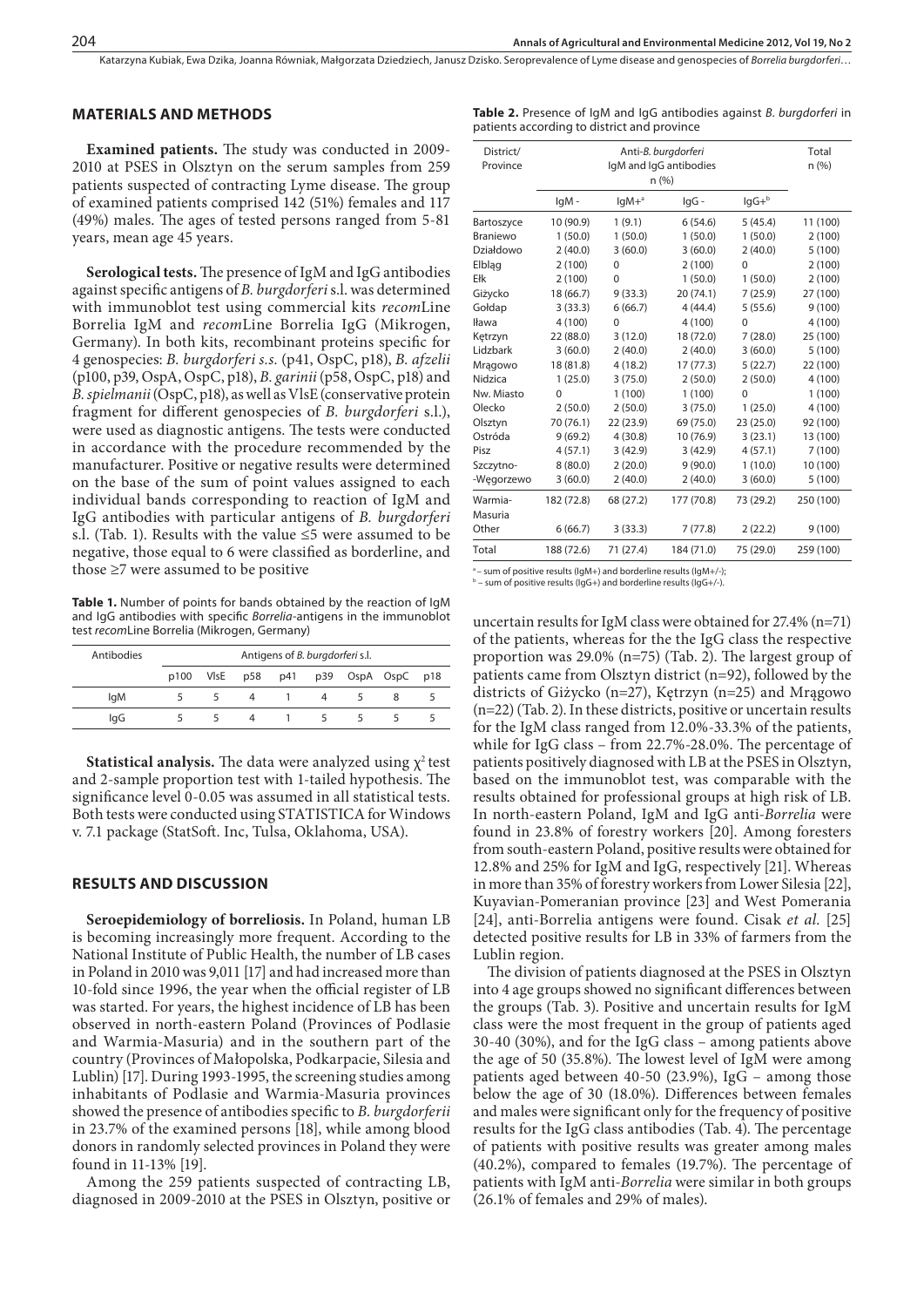Katarzyna Kubiak, Ewa Dzika, Joanna Równiak, Małgorzata Dziedziech, Janusz Dzisko. Seroprevalence of Lyme disease and genospecies of *Borrelia burgdorferi*…

**Table 3.** Presence of IgM and IgG antibodies against *B. burgdorferi* s.l. according to age of patients

| Age<br>interval |            | Total<br>n (%)   |            |           |           |
|-----------------|------------|------------------|------------|-----------|-----------|
|                 | lgM-       | lgM <sup>a</sup> | lgG -      | lgGb      |           |
| <30 years       | 36 (72.0)  | 14 (28.0)        | 41 (82.0)  | 9(18.0)   | 50 (100)  |
| 30-40 years     | 28 (70.0)  | 12 (30.0)        | 31 (77.5)  | 9(22.5)   | 40 (100)  |
| 40-50 years     | 35 (76.1)  | 11 (23.9)        | 34 (73.9)  | 12 (26.1) | 46 (100)  |
| >50 years       | 89 (72.4)  | 34 (27.6)        | 78 (63.4)  | 45 (36.6) | 123 (100) |
| <b>Total</b>    | 188 (72.6) | 71 (27.4)        | 184 (71.0) | 75 (29.0) | 259 (100) |

<sup>a</sup> – sum of positive results (IgM+) and borderline results (IgM+/-);<br><sup>b</sup> – sum of positive results (IgG+) and borderline results (IgG+/-).

**Table 4.** Presence of IgM and IgG antibodies against *B. burgdorferi* s.l. according to gender of patients

| Sex     |            | Total<br>n (%)   |            |            |           |
|---------|------------|------------------|------------|------------|-----------|
|         | lgM-       | IqM <sup>a</sup> | lgG-       | $IqG^{b*}$ |           |
| Males   | 83 (70.9)  | 34 (29.0)        | 70 (59.8)  | 47 (40.2)  | 117 (100) |
| Females | 105 (73.9) | 37(26.1)         | 114 (80.3) | 28 (19.7)  | 142 (100) |
| Total   | 188 (72.6) | 71 (27.4)        | 184 (71.0) | 75 (29.0)  | 259 (100) |
|         |            |                  |            |            |           |

- sum of positive results (IqM+) and borderline results (IqM+/-);  $^{\rm b}$  – sum of positive results (lgG+) and borderline results (lgG+/-); \* $\chi^{\rm z}$  test, p<0.001.

**Seroprevalence of genospecies of** *B. burgdorferi* **s.l.**  Identification of IgM and IgG antibodies against *B. burgdorferi* is a basic laboratory test in LB diagnostics [13]. In human serum, the antibodies are produced 2-4 weeks after infection. IgM are the first to appear, followed by IgG as the main immunoglobulins in response to the pathogens [13].

Among the patients diagnosed with the suspicion of LB suspicion in 2009-2010 at the PSES in Olsztyn, at least one fraction of IgM or IgG against antigens of *B. burgdorferi* s.l. was found in more than 77% (n=200). In this group, 27.5% (n=55) of the patients had IgM and 35% (n=70) IgG antibodies; 37.5% of the patients (n=75) had antibodies of both classes. The type of antibodies of each class in the serum of the infected patients depended on the heterogeneity of the species of the *B. burgdorferi* s.l. complex causing the infection, and on the polymorphism of their antigens. The recombinant proteins used in immunoblot as diagnostic antigens are not only characterised by high immunogenic properties, but are also selected in such a way as to indicate the stage of advancement of the disease. In patients with early LB, the most often detected antibodies are IgM against flagellin protein (p41) and outer surface protein C (OspC) of *B. burgdorferi* s.l., which begins to be expressed already in the early stage of tick feeding [15]. In many studies [26, 27, 28], the early immune response to both antigens was the most often detected. In the group of patients with IgM anti-*Borrelia* diagnosed at the PSES in Olsztyn, 71.5% (p<0.001) had antibodies against *B. burgdorferi* s.s. flagellin protein (p41) (Fig. 1). The next antibodies with respect to frequency were antibodies against OspC of *B. spielmanii* (42.3%), *B. garinii* (40.8%), *B. afzelii* (38.5%) and *B. burgdorferi* s.s  $(33.1\%)$  (p<0.001). No patients were found with IgM against the decorin-binding protein (p18, syn. DbpA, Osp17) of *B. afzelii* and *B. burgdorferi* s.s., or p58 protein of *B. garinii*. These antigens, together with antigens p83, p39, p14, p30, p43 and VlsE, are included into markers of late immune response for IgG anti-*Borrelia* antibodies [15]. In accordance



Figure 1. Percentage of patients with IgM and IgG antibodies against specific antigens of *B. burgdorferi* s.l genospecies (abbreviations: B.a. – *B. afzelii*, B.g. – *B. garinii*, B.b.s.s. – *B. burgdorferi* s.s., B.s. *– B. spielmanii*).

with this, in the group of patients with IgG antibodies, besides response to the immunodominant flagellin protein (p41) of *B. burgdorferi* s.s., antibodies against VlsE protein were detected in  $64.8\%$  (p<0.001) and  $49\%$  (p<0.05) positive samples, respectively (Fig. 1). Antibodies against proteins p18 and p100 of *B. afzelii* (24.1% each) were detected twice less frequently. IgG against antigen OspA of *B. afze*lii and p18 of *B. burgdorferi* s.s. were detected only for 2.1% of positive samples. IgG against p18 of *B. spielmanii* were not found in any of the examined patients*.* 

Serological tests used in LB diagnostics in Europe consider the diversity of *B. burgdorferi* s.l. strains and their participation in causing LB. In these tests, besides the antigens specific for *B. burgdorferi* s.s, *B. afzelii* and *B. garinii* – the genospecies which dominate in infections in Europe – there are also genospecies which less often cause LB (e.g. *B. spielmanii*). The origin of antigens is essential because it may suggest clinical symptoms of LB and the kind of antibiotic to use in the therapy. It has been shown that *B. burgdorferi* s.s. most often produces arthritic symptoms, while *B. afzelii* is most frequent among patients with skin symptoms of LB – erythema migrans (EM) and acrodermatitis chronica atrophicans (ACA) [4]. Studies on the antibiotic sensitivity of individual genospecies have revealed that *B. burgdorferi* s.s is the most sensitive to amoxicilin, cephalosporin, tetracycline and ciprofloxacin, as well as to erythromycin, and *B. garinii,* to azithromycin and pencillin, while *B. afzelii* is particularly sensitive to ceftiaxone [8, 29].

In patients diagnosed with LB at the PSES in Olsztyn by immunoblot, the most often identified bands corresponded with antibodies reacting with *B. burgdorferi* s.s. antigens (Fig. 2). In the IgM class, these constituted 42.6% (p<0.001)



Figure 2. Percentage of bands identified by immunoblot corresponding to the reaction of IgM and IgG antibodies with specific antigens of *B. burgdorferi* s.l genospecies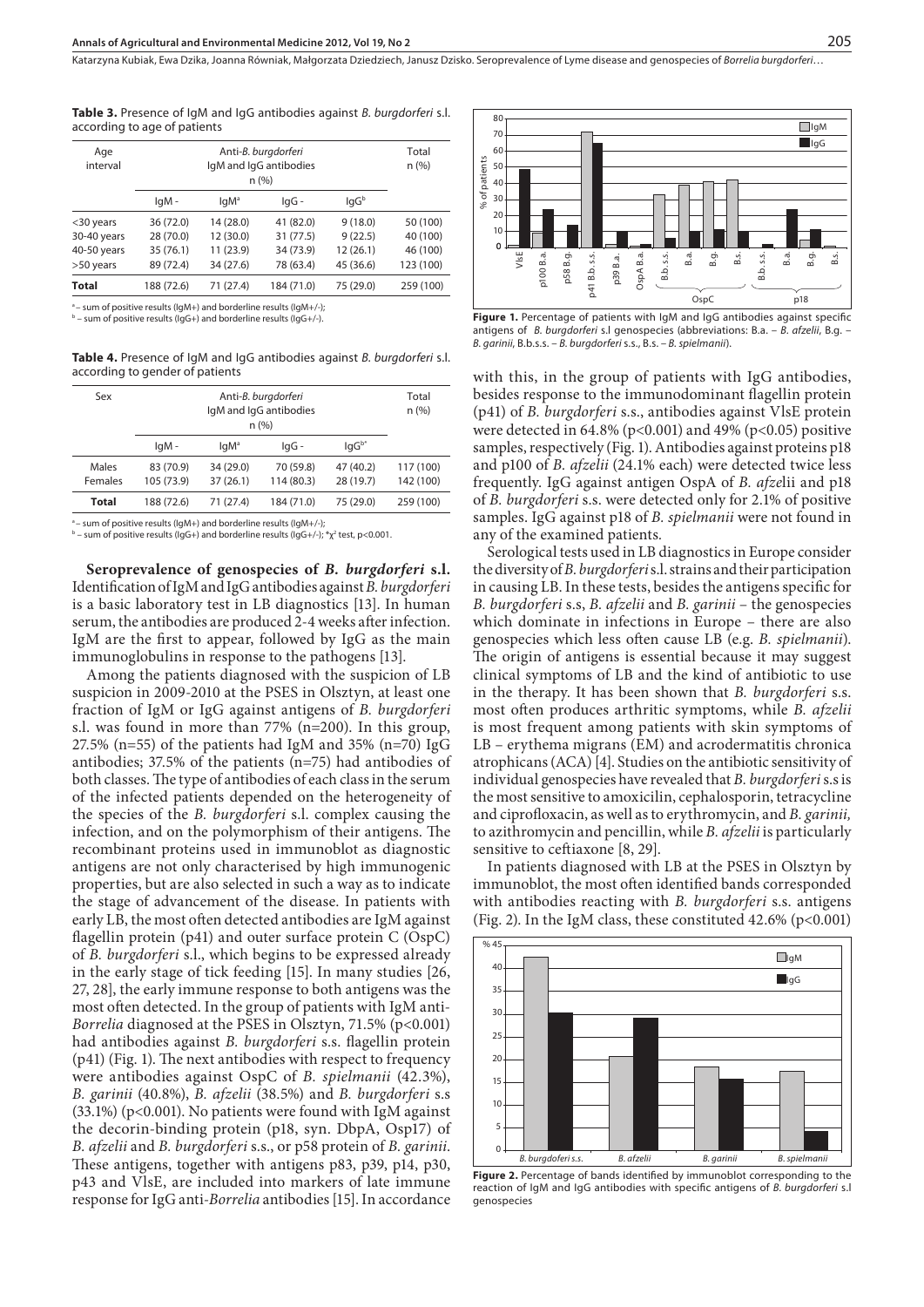of all identified bands, and in IgG – 30.4% (p<0.001). Another group of antibodies of high frequency were immunoglobulins against *B. afzelii* antigens(20.7% in IgM and 29.2% (p<0.001) in IgG). Bands corresponding to antibodies against *B. garinii* antigens formed 18.5% and 15.8% of all identified bands in IgM and IgG, respectively. Reaction to antigens of *B. spielmanii* was the least frequent. Bands corresponding to antibodies for antigens of this species constituted 17.6% in IgM and 4.3% in IgG. The participation of particular genospecies of *B. burgdorferi* in immune response observed in this study do not correspond to the results of other authors. According to Biesiada *et al.* [26], among patients diagnosed for LB at the Clinic of Infectious Diseases of the University Hospital in Kraków, the most frequent was immune response to antigens of *B. garinii* (77.5%) and *B. burgdorferi* s.s. (69%) in IgM and IgG, respectively. The least frequent were antibodies against antigens of *B. spielmanii*: 11% in the IgM and 8% in IgG classes. The differences may be associated with different level of *Ixodes ricius* infection by various *B. burgdorferi* genospecies, depending on the geographic region. Stańczak *et al.* [30] indicated that in *I. ricinus* populations from northeastern and central Poland, *B. afzelii* was the most prevalent genospecies, whereas in the tick populations from northwestern and south-western parts of Poland, *B. burgdorferi* s.s. predominated [31, 32]. The presence of antibodies against *B. spielmanii* antigens in the serum of the patients diagnosed at PSES in Olsztyn, and also in Kraków [26] and Lublin [27], is surprising. This suggests the occurrence of this genospecies in local populations of *I. ricinus*. To date, there have been no reports of the prevalence of *B. spielmanii* in Poland, although it was identified in tick populations in adjacent countries – the Czech Republic [33] and Germany [34, 35]. Current data on the zoonotic sources of *B. spielmanii* indicate that the only confirmed reservoir species for this pathogen is the garden dormouse (*Eliomys quercinus*) [35], noted only in southern Poland [36].

In summary, it should be noted that the detection of antibodies against *B. burgdorferi* s.s., *B. afzelii*, *B. garinii,* and especially *B. spielmanii,* is only an indirect evidence of the participation of these genospecies in causing clinical symptoms of LB in humans, or their presence in *I. ricinus* in Province of Warmia-Masuria. Final confirmation would require ascertaining the presence and identifying genospecies of *B. burgdorferi* s.l. in the material taken directly from the patient and in the local populations of *I. ricinus*, using molecular biology methods. This has been conducted previously only to a limited extent in the Province of Warmia-Masuria [30, 37, 38].

#### **References**

- 1. Gern L. Borrelia burgdorferi sensu lato, the agent of Lyme borreriosis: life in the wilds. Parasite 2008; 15: 244-247.
- 2. Burgdorfer G, Barbour AG, Hayes SF, Benach JL, Grunwaldt E, Davies JP. Lyme disease: a tick-born spirochetosis? Science 1982; 216: 1317.
- 3. Nedelman RB, Wormser GP. Lyme borreliosis. Lancet 1998; 352: 557- 565.
- 4. van Dam AP, Kuiper H, Vos K, Widjojokusumo A, de Jongh BM, Spanjaard L, et al. Different genospecies of Borrelia burgdorferi are associated with distinct clinical manifestations of Lyme borreliosis. Clin Infect Dis. 1993; 17: 708-717.
- 5. Wang G, van Dam AP, Schwartz I, Dankert J. Molecular typing of Borrelia burgdorferi sensu lato: taxonomic, epidemiological, and clinical implications. Clin Microbiol Rev. 1999; 12: 633-653.
- 6. Collares-Pereira M, Couceiro S, Franka I, Kurtenbach K, Schäfer SM, Vitorino L, et al. First isolation of Borrelia lusitaniae from a human patient. J Clin Microbiol. 2004; 42: 1313-1318.
- 7. Diza E, Papa A, Vezyri E, Tsounis S, Milonas I, Antoniadis A. Borrelia valaisiana in cerebrospinal fluid. Emerg Infect Dis. 2004; 10: 1692-1693.
- 8. Henneberg JP, Neubert U. Borrelia burgdorferi group: in-vitro antibiotic sensitivity. Orv Hetil. 2002; 143: 1195-1198. 9. Rijpkema SG, Tazelaar DJ, Molkenboer MJ, Noordhoek GT, Plantiga
- G, Schouls LM, et al. Detection of Borrelia afzelii, Borrelia burgdorferi sensu stricto, Borrelia garinii and group VS116 by PCR in skin biopsies of patients with erythema migrans and acrodermatitis chronica atrophicans. Clin Microbiol Infect. 1997; 3: 109-116.
- 10. Strle F, Picken RN, Cheng Y, Cimperman J, Maraspin V, Lotric-Furlan S, et al. Clinical findings for patients with Lyme borreliosis caused by Borrelia burgdorferi sensu lato with genotypic and phenotypic similarities to strain 25015. Clin Infect Dis. 1997; 25: 273-280.
- 11. Wilske B, Fingerle V, Schulte-Spechtel U. Microbiological and serological diagnosis of Lyme borreliosis. FEMS Immunol Med Microbiol. 2007; 49: 13-21.
- 12. Tylewska-Wierzbanowska S, Chmielewski T. Serological diagnosis of Lyme borreliosis – European guidelines. Post Mikrobiol. 2005; 44: 289-293 (in Polish).
- 13. Wilske B, Zöller L, Brande V, Eiffert H, Göbel UB, Stanek G, et al. Quality standards for the microbiological diagnosis of infectious diseases. Lyme-Borreliose. http://pollux.mpk.med.uni-muenchen. de/alpha1/nrz-borrelia/miq-lyme/frame-miq-lyme.html (access: 2011.03.25).
- 14. Pawińska A. Lyme borreliosis -microciological diagnostics and treatment. Standardy Med Pediatria. 2009; 6: 757-766 (in Polish).
- 15. Aguero-Rosenfeld ME, Wang G, Schwartz I, Wormser GP. Diagnosis of Lyme borreliosis. Clin Microbiol Rev. 2005; 18: 484-509.
- 16. Goettner G, Schulte-Spechtel U, Hillermann R, Liegl G, Wilske B, Fingerle V. Improvement of Lyme borreliosis serodiagnosis by a newly developed recombinant immunoglobulin G (IgG) and IgM line immunoblot assay and addition of VlsE and DbpA homologues. J Clin Microbiol. 2005; 43: 3602–3609.
- 17. National Institute of Public Health National Institute of Hygiene Department of Epidemiology. Infectious diseases and poisonings in Poland in 1999-2010. http://www.pzh.gov.pl/oldpage/epimeld/index\_p. html. (access: 2011.03.01).
- 18. Pancewicz SA, Januszkiewicz A, Hermanowska-Szpakowicz T. Detection of antibodies against *Borrelia burgdorferi* among inhabitants of north-eastern Poland. Przeg Epidemiol. 1996; 50: 375–381 (in Polish).
- 19. Chmielewski T, Tylewska-Wierzbanowska S. Prevalence of *Borrelia burgdorferi* antibodies in health population in Poland. Przegl Epidemiol. 2002; 56: 33-38 (in Polish).
- 20. Pancewicz SA, Zajkowska J, Kondrusik M, Snarska-Furła I, Świerzbińska R, Hermanowska-Szpakowicz T. Detectability of *Borrelia burgdorferi* antibodies among forestry workers of north-eastern Poland. Med Pr. 1998; 69: 253-260 (in Polish).
- 21. Buczek A, Rudek A, Bartosik K, Szymańska J, Wójcik-Falta A. Seroepidemiological study of Lyme borreliosis among forestry workers in southern Poland. Ann Agric Environ Med. 2009; 19: 257-261.
- 22. Dobracki W, Dobracka B, Paczosa W, Zięba J, Bereś P. Epidemiology of borreliosis in workers of the district forestry offices in Lower Silesia. Przegl Epidemiol. 2007; 61: 385–391 (in Polish).
- 23. Dybowska, D, Kozielewicz D, Abdulgater A. Prevalence of borreliosis among forestry workers in Kujawsko-Pomorskie voivodeship. Przegl Epidemiol. 2007; 61: 67-71 (in Polish).
- 24. Niścigorska J, Morańska I, Szych Z. Serological marker of *Borrelia burgdorferi* infection among forestry workers of West Pomerania region during a five year period. Adv Agric Sci. 2004; 9: 63–68.
- 25. Cisak E, Chmielewska-Badora J, Zwoliński J, Wójcik-Fatla A, Zając V, Skórska C, et.al. Study on Lyme borreliosis focus in the Lublin region (Eastern Poland). Ann Agric Environ Med. 2008; 15: 327-332.
- 26. Biesiada G, Czepiel J, Salamon D, Garlicki A, Dziubek A, Maziarz B, et al. Analysis of *Borrelia burgdorferi* genostrains among patients with Lyme disease. Przegl Lek. 2009; 66: 511-512 (in Polish).
- 27. Tokarska-Rodak M, Fota-Markowska H, Kozioł-Montewka M, Śmiechowicz F, Modrzewska R. The detection of specific antibodies against *B. burgdorferi* s.s., *B. afzelii*, *B. garinii*, and *B. spielmani* antigens in patients with Lyme disease in eastern Poland. Now Med. 2010; 3: 84-87.
- 28. Wojciechowska-Koszko I, Mączyńska I, Szych Z, Giedrys-Kalemba S. Serodiagnosis of borreliosis: indirect immunofluorescence assay, enzyme-linked immunosorbent assay and immunoblotting. Arch Immunol Ther Exp. 2011; 59: 69-77.